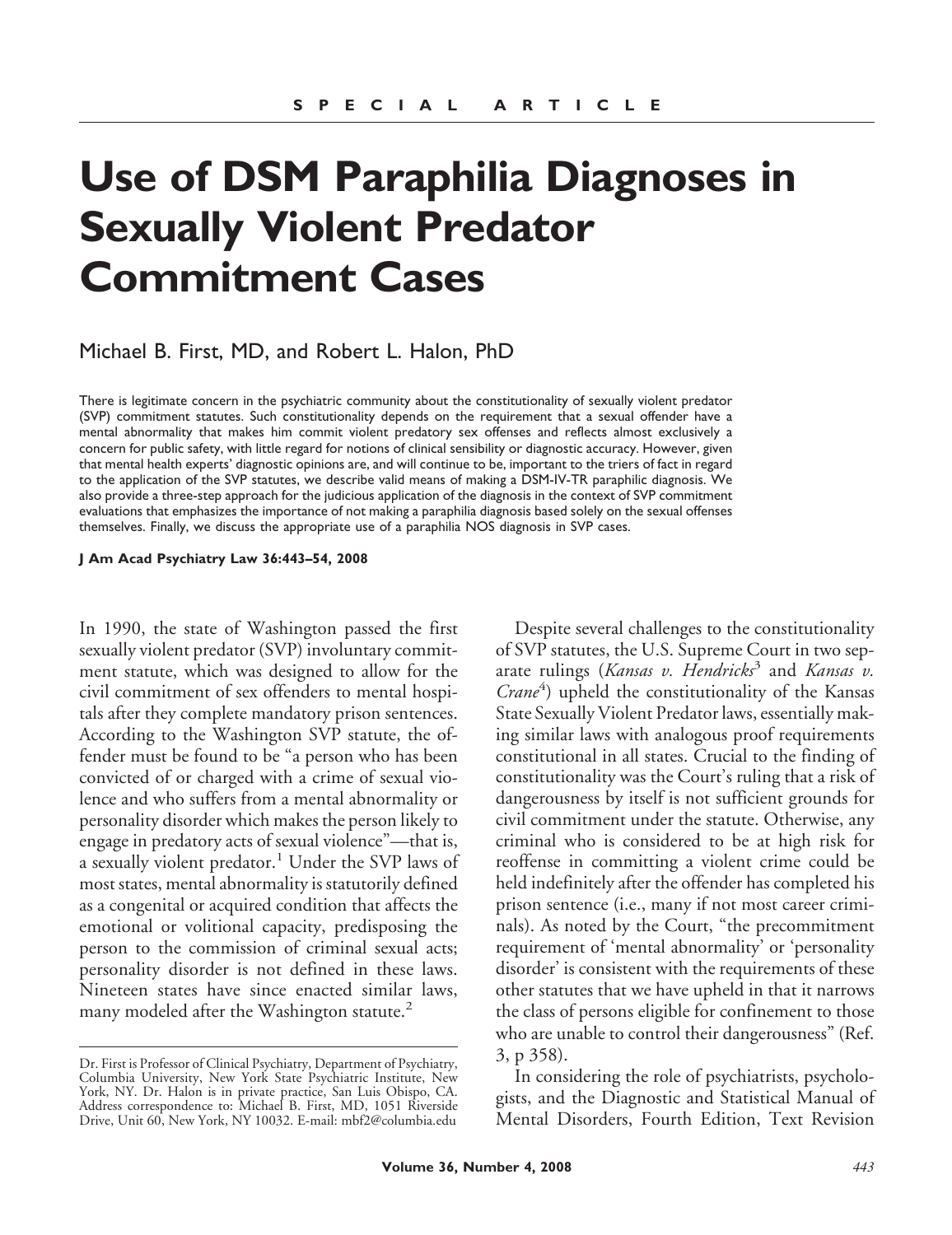$(DSM-IV-TR)^5$  in assisting triers of fact in making such a determination, it is crucial to understand that there is a disjunction between the legal criteria for civil commitment, which are implied in such statutorily defined constructs as mental illness, mental abnormality, and personality disorder, and the diagnostic categories found in the DSM-IV-TR. This lack of equivalence is explicitly noted in the U.S. Supreme Court decision in *Hendricks* (i.e., "legal definitions. . .which must 'take into account such issues as individual responsibility. . .and competency,' need not mirror those advanced by the medical profession" [Ref. 3, p 359]), as well as in caveats contained in the introductory sections of DSM-IV-TR which state that "in most situations, the clinical diagnosis of a DSM-IV mental disorder is not sufficient to establish the existence for legal purposes of a 'mental disorder,' 'mental disability,' 'mental disease,' or 'mental defect.' " (Ref. 5, p xxxiii).

The goal of sexually violent predator statutes is to identify individuals who seem to be at higher risk for committing sexual offenses by virtue of having a mental abnormality that makes them commit such crimes and to confine them indefinitely. Whether such identification comports to any clinical psychiatric diagnosis seems irrelevant to the states' plans. Nonetheless, the Supreme Court in *Kansas v. Crane* explicitly acknowledged the potential relevance of psychiatric diagnoses in the determination of whether the statutorily defined mental health criteria (i.e., the legal requirement in SVP laws) are satisfied:

*Hendricks* underscored the constitutional importance of distinguishing a dangerous sexual offender subject to civil commitment 'from other dangerous persons who are perhaps more properly dealt with exclusively through criminal proceedings' [Ref. 3, p 360]. That distinction is necessary lest 'civil commitment' become a 'mechanism for retribution or general deterrence'—functions properly those of criminal law, not civil commitment  $[\text{Ref. } 3, p 372-3]$ (Kennedy, J., concurring). . . . The presence of what the 'psychiatric profession itself classifie[d]. . .as a serious mental disorder' helped to make that distinction in *Hendricks* [Ref. 3, p 412].

Given the lack of equality between clinical and statutory definitions of dysfunction, and the Supreme Court's requirement that the offender's dangerousness be causally linked to such dysfunction (i.e., a mental abnormality or personality disorder), we contend that the role of the mental health professionals who act as expert witnesses in SVP commitment trials is not to determine whether an individual actually suffers the kind of mental abnormality defined in these laws but only to assist triers of fact in making that determination.

Of all the disorders included in the DSM-IV-TR, certain of the paraphilias come closest to the type of sexual psychopathology defined in the SVP laws, even though none has the requisite predisposition to act on the paraphilic fantasies and urges nor do they involve volitional impairment in doing so. According to the American Psychiatric Association's 1999 Task Force Report on dangerous sex offenders:

[O]nly the paraphilic diagnoses focus directly on psychopathological features of deviant sexual behavior, but these conditions appear to be absent in most offenders. In contrast, a significant number of sex offenders may have substance abuse or personality disorder diagnoses, but these conditions usually have little explanatory connection to the offender's sexual behavior [Ref. 6, p 9].

Consequently, the paraphilias defined by DSM-IV-TR have been the diagnoses most often used to address the statutes' version of the mental abnormality.

Given the complications and subtleties involved in integrating clinical diagnostic information with the kinds of dysfunction required by the statutes (i.e., that a mental abnormality is present that specifically drives sexually violent predatory behavior), the potential for misapplication of the DSM-IV paraphilia diagnosis in SVP cases is much more than simply of hypothetical concern. We contend that, during the process of adjudication of SVP commitment trials, profound and avoidable errors are made by some mental health professionals who invalidly diagnose paraphilia, assert that there is volitional impairment based solely on the fact that the offender has a paraphilia diagnosis, and thus wrongly claim that the statutorily defined SVP commitment criteria are adequately addressed by the clinical diagnoses. In such cases, mental health experts have made a DSM-IV-TR diagnosis of paraphilia without providing valid evidence to justify the diagnosis. Instead, they infer from the criminal sexual behavior the existence in the offender of the requisite "deviant sexual arousal pattern" (i.e., recurrent, intense, sexually arousing fantasies and urges) that is the defining feature of a paraphilia. For example, in the SVP evaluation report of a sexual offender in Washington, the evaluator, in the absence of evidence of a deviant pattern of arousal to rape (i.e., urges and fantasies focused on rape), concluded that the respondent:

. . .appears to suffer from a mental abnormality, Paraphilia NOS: Rape, which predisposes him to engage in sexual acts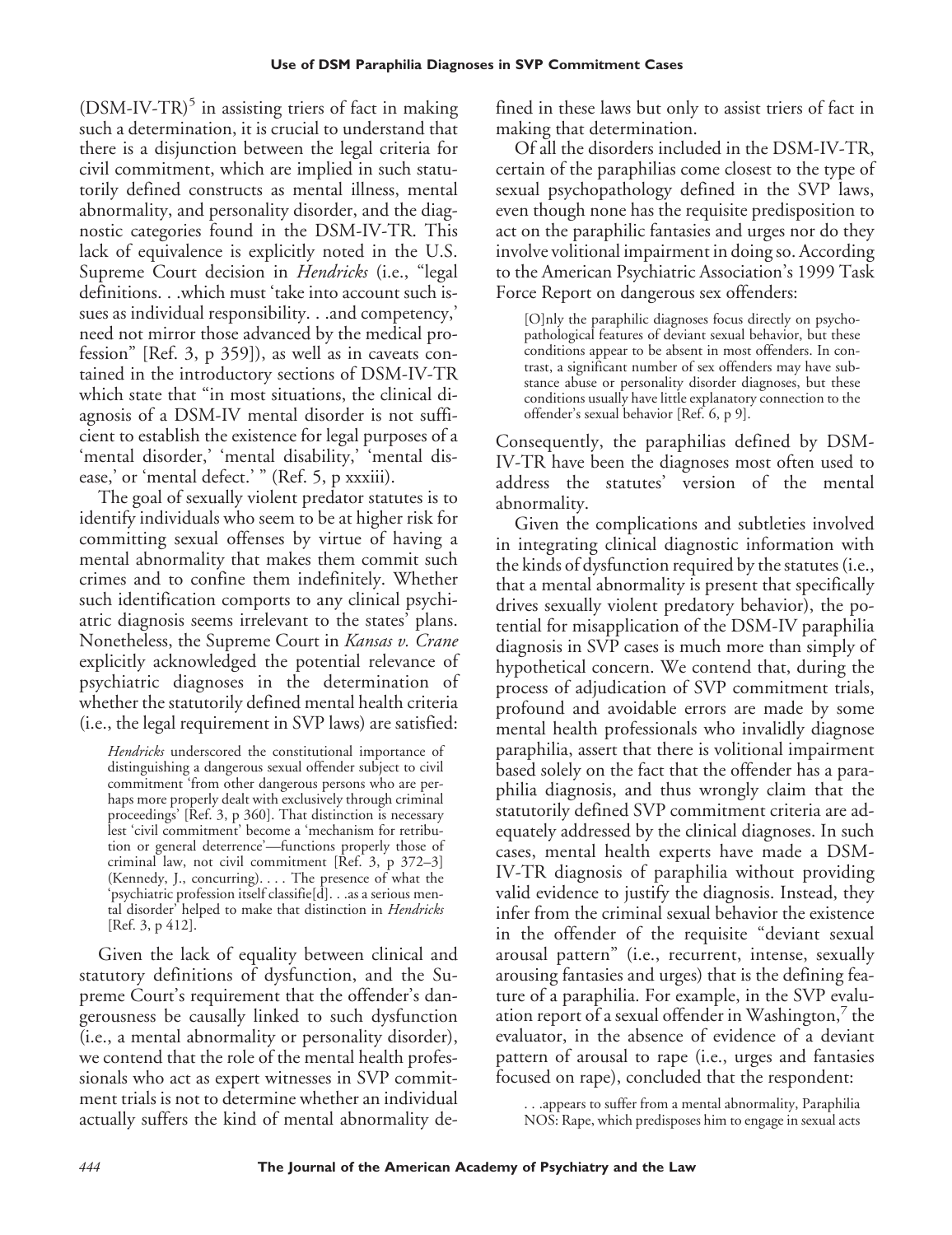with nonconsenting persons. Central to [the respondent's] disorder is a pattern of sexual assault extending over a period from 1979 through 1992, during which he was convicted of three sexually violent crimes and was implicated in three additional sexual assaults [Ref. 7, p 14].

Many of those experts compound their errors by not discussing the possibility that the sex crimes had some cause other than a mental abnormality, and by definitively stating that the respondent has the statutorily defined mental abnormality.

Although current SVP commitment statutes are motivated almost exclusively by concerns for public safety and show little concern for diagnostic accuracy, our goal is to insert greater clinical sensibility into the process. Thus, the purpose of this article is to provide guidance as to what constitutes an accurate diagnosis of paraphilia and to describe the appropriate use of those diagnoses in SVP commitment hearings. We propose the following three-step process to assist in those diagnostic efforts. First, establish whether a paraphilia is present; that is, provide reasonable evidence of the existence in the offender of the recurrent, intense, sexually arousing fantasies (i.e., mental imagery that the individual considers to be erotic) and urges (i.e., to act on the fantasies) that are the *sine qua non* in paraphilic diagnosis. Second, if a paraphilia is present, establish whether the offender's sexually violent crimes occurred as a direct consequence of that paraphilia. Third, rather than assuming that a diagnosis of paraphilia implies volitional impairment, present positive evidence suggesting whether the offender is, or is not, volitionally impaired with regard to committing sex crimes. We acknowledge that this third step in the process differentiating those offenders who legitimately lose control from those who simply choose to violate social rules—may be difficult, if not impossible, to accomplish. $8-10$  It is a conclusion to which, we believe, no expert witness can testify with any degree of certainty and that fact must be plainly stated to triers of fact. We therefore advocate providing triers with as much objective information about the triable mental health diagnoses as exists without testifying as to whether the cited data actually fit the legal criteria. Whether the expert information fits the legal criteria is a decision for triers of fact to make, just as they make the ultimate decisions about whether the psychiatric evidence presented to them is adequate for establishing that the defendant was legally insane at the time of the commission of the crime or incompetent to assist in a defense.

### **Step 1: Establishing the Presence of a Paraphilia**

The core diagnostic construct that forms the basis of the paraphilia category is that the person becomes sexually aroused in response to stimuli considered to be abnormal. Early editions of the DSM defined the category using words such as deviant (DSM-I and DSM-II), unusual and bizarre (DSM-III), and not part of normative arousal activity patterns (DSM-III-R), raising obvious questions about the range of sexual stimuli that are to be considered normal, usual, or typical. DSM-IV sidestepped this thorny question by completely avoiding the normal/abnormal dichotomy and instead adopted a definition constructed to cover the specific paraphilias included in it:

. . .recurrent, intense, sexually arousing fantasies, sexual urges, or behaviors generally involving (1) nonhuman objects [to cover the paraphilias fetishism and transvestic fetishism]; (2) the suffering or humiliation of oneself or one's partner [to cover the paraphilias sexual sadism and sexual masochism], or (3) children or other nonconsenting persons [to cover the paraphilias pedophilia, frotteurism, exhibitionism, and voyeurism]" [Ref. 5, p 566].

The range of stimuli that can be a focus of sexual arousal in individuals is potentially limitless. Money <sup>11</sup> identified and named over 100 different types of sexual interests that he considered deviations, which he called "lovemaps." DSM-IV-TR includes criteria sets for eight specific paraphilias (exhibitionism, fetishism, frotteurism, pedophilia, sexual sadism, sexual masochism, transvestic fetishism, and voyeurism) selected because they are the ones that most commonly come to clinical attention. Individuals with other types of paraphilia (e.g., zoophilia) are classified in the residual diagnosis category, paraphilia not otherwise specified (NOS).

For a disorder to be classified as a paraphilia in DSM-IV-TR, three elements must be present. There must be a clearly specifiable deviant mode of sexual gratification; there must be evidence of a pattern of arousal (i.e., sexual urges and sexually arousing fantasies) in response to this deviant mode of gratification that is recurrent and intense and occurs over a period of at least six months; and the person must have acted on his paraphilic urges or else the urges or fantasies must have caused marked distress or interpersonal difficulty. (For paraphilias that do not involve nonconsenting victims [e.g., fetishism], the diagnosis is made if the paraphilic fantasies, urges, or behaviors cause clinically significant distress or impairment in social, occupational, or other important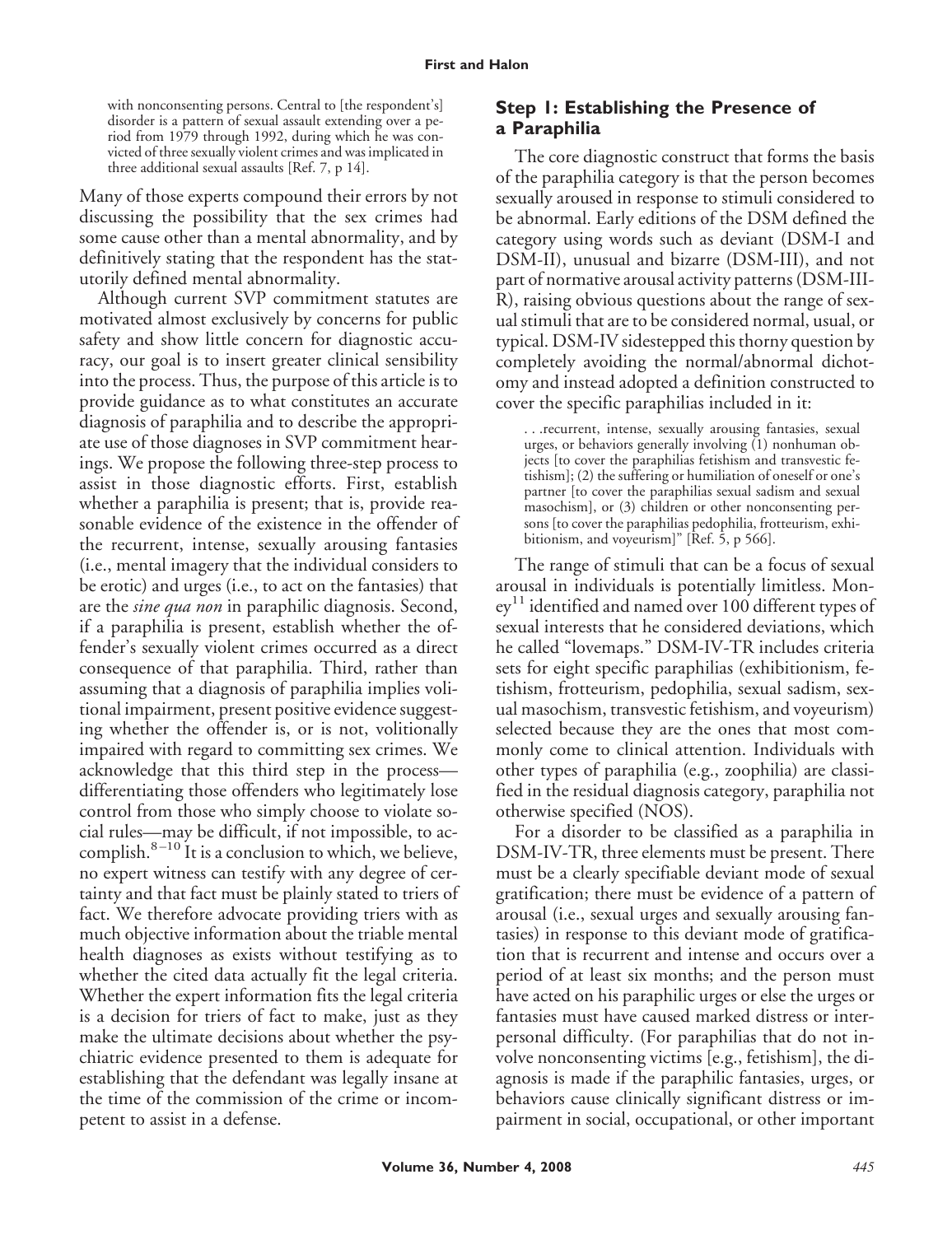areas of functioning.) All three are essential to the diagnosis, no matter how uncommon or unusual the paraphilia.<sup>12</sup> The first two elements correspond to criterion A in the definition of each of the paraphilias, and the third element corresponds to criterion B.

Diagnostically, one error that can result in a falsepositive diagnosis (i.e., opining that a paraphilia is present in the respondent when it is not) is to base the diagnosis solely on the presence of the criminal sexual behavior without evidence causally connecting that behavior to the paraphilic arousal pattern. Sexually violent behavior, such as molesting a child or rape, is not in and of itself indicative that a paraphilic arousal pattern is the cause of the behavior (i.e., not every sex offender's sexually deviant behavior is driven by a paraphilic sexual arousal pattern). For example, in an analysis of the psychiatric diagnoses of a sample of 113 male sex offenders, Dunsieth and colleagues $13$ found that only 58 percent had a paraphilia.

Determining which sexual offenses have occurred as a result of a paraphilia requires diagnostic evidence apart from the sexual offenses themselves. However, not infrequently, evaluators have asserted the presence of a paraphilia based solely on the history of the sexual offenses, which is the logical fallacy of affirming the consequent— that is, assuming that the sex offenses were necessarily a consequence of a paraphilia (i.e., the antecedent). For example, the expert in a California SVP evaluation report claimed that:

. . .[the respondent] clearly meets the diagnostic criteria for a paraphilia for nonconsenting sexual aggression because he has committed four rapes over a seven year period. [The respondent] began raping at age 17, and sexually reoffends almost immediately upon release from custody. He seems incapable of controlling his aggressive sexual impulses. [The respondent] is obviously aroused by aggression, since he achieves erections and ejaculates during the rapes [Ref. 14, p 17].

Concluding that an individual's behavior is driven by paraphilic rapism based entirely on a history of committing repeated rapes within a circumscribed period of time is never justified. Recidivism among rapists, as is the case with other types of violent criminals, is not uncommon. Rapists may repeatedly rape for a variety of reasons, such as aggressive impulses and a complete disregard for others. The fact that the offender can function sexually while committing a rape provides no specific information about what is going on in his mind *vis-a`-vis* the focus of his sexual arousal pattern during the act. Furthermore, given

that the legal definition of rape entails penetration, the rapist is required to function adequately at least in that way while raping. Therefore, that fact cannot suffice as evidence that there is a mental abnormality driving the rape behavior.

A likely contributing factor to this type of error (i.e., making the diagnosis of paraphilia on the sole basis that the criminal sexual behavior occurred over a period of six months or more) is the problems caused by the change in the wording of criterion A for the paraphilias introduced during the last stages of the DSM-IV production process. Criterion A in DSM-III-R required "recurrent intense sexual urges and fantasies" occurring over a period of six months, wording that was retained in the March 1993 draft criteria for DSM-IV (Ref. 15, p O:6). However, in the final version of DSM-IV that appeared in May 1994, the criterion A wording was slightly altered to require "recurrent, intense, sexually arousing fantasies, sexual urges, *or behaviors* (emphasis added)" over a period of six months. The decision to add "behaviors" to criterion A was actually a side effect of a more significant change in the DSM-IV criteria for paraphilias: the phrase "the person has acted on these urges or is markedly distressed by them" in DSM-III-R criterion B was replaced with the phrase "the fantasies, sexual urges or behaviors cause clinically significant distress or impairment in social, occupational, or other important areas of functioning" (Ref. 16, p 528).

This change was intended to incorporate the standard wording of what was termed the clinical significance criterion that was added to most DSM-IV disorders to help "establish the threshold for a diagnosis of a disorder in those situations in which that symptomatic presentation by itself (particularly in its milder forms) is not inherently pathological and may be encountered in individuals for whom a diagnosis of 'mental disorder' would be inappropriate"; that is, "the disturbance causes clinically significant distress or impairment in social, occupational, or other important areas of functioning" (Ref. 5, p 8).

Because the behavioral element of criterion B (i.e., "acted on the urges") that appeared in DSM-III-R had been removed, the phrase "or behavior" was added to criterion A in DSM-IV to reflect the fact that it was typically the person's paraphilic behavior that brought him to clinical attention (A. Frances, personal communication, 2006). However, it is important to understand that at no time was there ever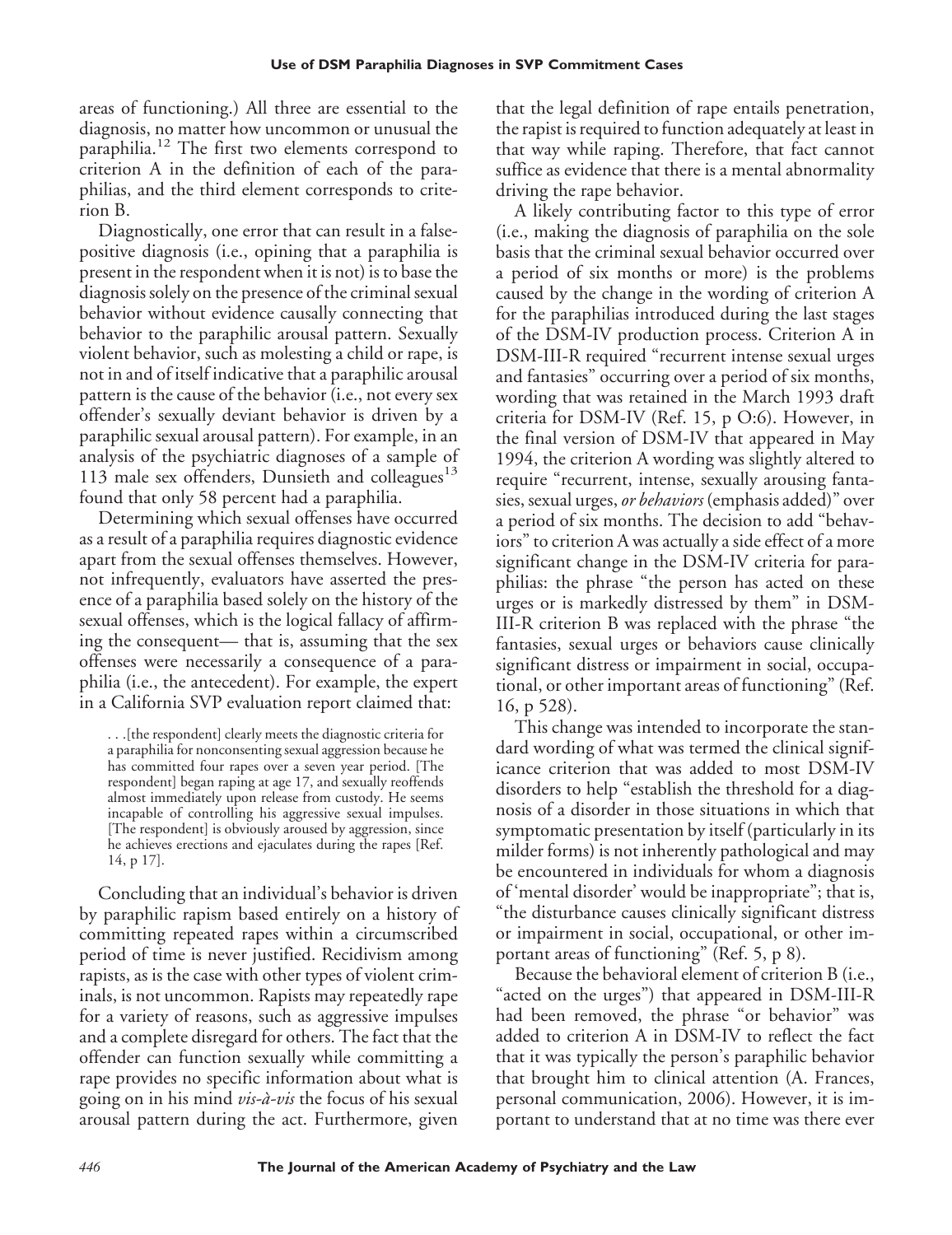any intention by the APA that these semantic changes were to signify a change in "caseness" (i.e., it was assumed that both the DSM-III-R wording and the DSM-IV wording would identify exactly the same set of individuals as having a paraphilia). Reflecting this intent, the only change to the Paraphilia section reported in the "Annotated Listing of Changes in DSM-IV" appendix in DSM-IV (Ref. 16, pp 773–791), was the addition of the gender dysphoria specifier to the diagnosis of transvestic fetishism.

Shortly after the publication of DSM-IV, it became evident that this minor change in wording had been misinterpreted as indicating something much more significant.<sup>17</sup> In particular, conservative religious groups mistakenly worried that the removal of acted on these urges" was a signal that the American Psychiatric Association was moving toward eliminating pedophilia from the DSM by requiring that the individual experience distress or impairment.<sup>18-20</sup> To eliminate this confusion in DSM-IV-TR, the original DSM-III-R wording of criterion B (i.e., "the person has acted on these urges or is markedly distressed by them") was reinstated for those paraphilias involving nonconsenting victims (i.e., pedophilia, voyeurism, exhibitionism, frotteurism, and sexual sa $dism$ ).<sup>21</sup> The criterion A wording, however, was not restored to that used in DSM-III-R. It had never been anticipated that any clinician would interpret the addition of "or behaviors" in Criterion A as indicating that the deviant behavior, in the absence of evidence of the presence of fantasies and urges causing the behavior, would justify a diagnosis of a paraphilia.

The fact that some experts would use a literal interpretation of criterion A to justify making the paraphilia diagnosis based entirely on criminal sexual behavior goes against both the spirit of the DSM-IV and the requirements of the SVP commitment statutes in which the prior criminal sexual behavior alone is insufficient for finding that the offender is a sexually violent predator. The introduction to DSM-IV-TR states clearly that "the specific diagnostic criteria included in DSM-IV are meant to serve as guidelines to be informed by clinical judgment and are not meant to be used in a cookbook fashion" (Ref. 5, p xxxii). The core construct of a paraphilia, which involves a deviant focus for sexual arousal, is the historical *sine qua non* of the diagnosis, and is so well established as to be irrefutable. The fact that a valid diagnosis of paraphilia cannot be made on the sole basis of criminal sexual behavior is clearly stated in the "Diagnostic Features" section for the paraphilias: "For Pedophilia, Voyeurism, Exhibitionism, and Frotteurism, the diagnosis is made if the person has acted *on these urges* or the *urges or sexual fantasies* cause marked distress or interpersonal difficulty" (emphasis added; Ref. 5, p 566). Were the criminal sexual behavior itself sufficient for making the diagnosis of paraphilia there would be no need for input from mental health professionals in making the diagnosis.

Sources of information that are potentially useful, although never definitive, in the attempt to determine the presence of a paraphilia include the diagnostic interview, self-report questionnaires, and history of specific types of sexual behavior.<sup>22</sup> The diagnostic interview should include questions about the individual's sexual thoughts, fantasies, urges, interests, and behavior, with regard to both paraphilic and nonparaphilic targets. Self-report questionnaires (e.g., Clarke Sexual History Questionnaire-Revised<sup>23</sup>) can also be useful in providing a comprehensive assessment of sexuality, and some such instruments include normative data for male sex offenders. Although information gleaned from interviews and questionnaires is potentially very useful, one must always be skeptical about the veracity of methods that rely on self-report because of the legal and social sanctions offenders may face as a result of acknowledging their paraphilic interests and past illegal acts.

A history of sexual offenses thematically related to a paraphilia (e.g., arrests for indecent exposure in someone with a possible exhibitionistic paraphilia or arrests for child molestation in someone with possible pedophilia) is certainly relevant as a potential indicator of an underlying paraphilic arousal pattern. However, as emphasized in this article, the fact that the person has a history of sexual offenses cannot by itself be considered sufficient evidence that the offenses were the product of paraphilic sexual fantasies and urges. The evaluator must delve deeper and examine the specific details of the sexual offenses to establish that the behaviors are being driven by paraphilic urges. For example, if the offender's rape behavior appears to be following a script, as evidenced by multiple rape victims who describe the rapist as engaging in the same sequence of physical behaviors and verbalizations, it may be reasonable to infer that the rapes are motivated by a paraphilia. Furthermore,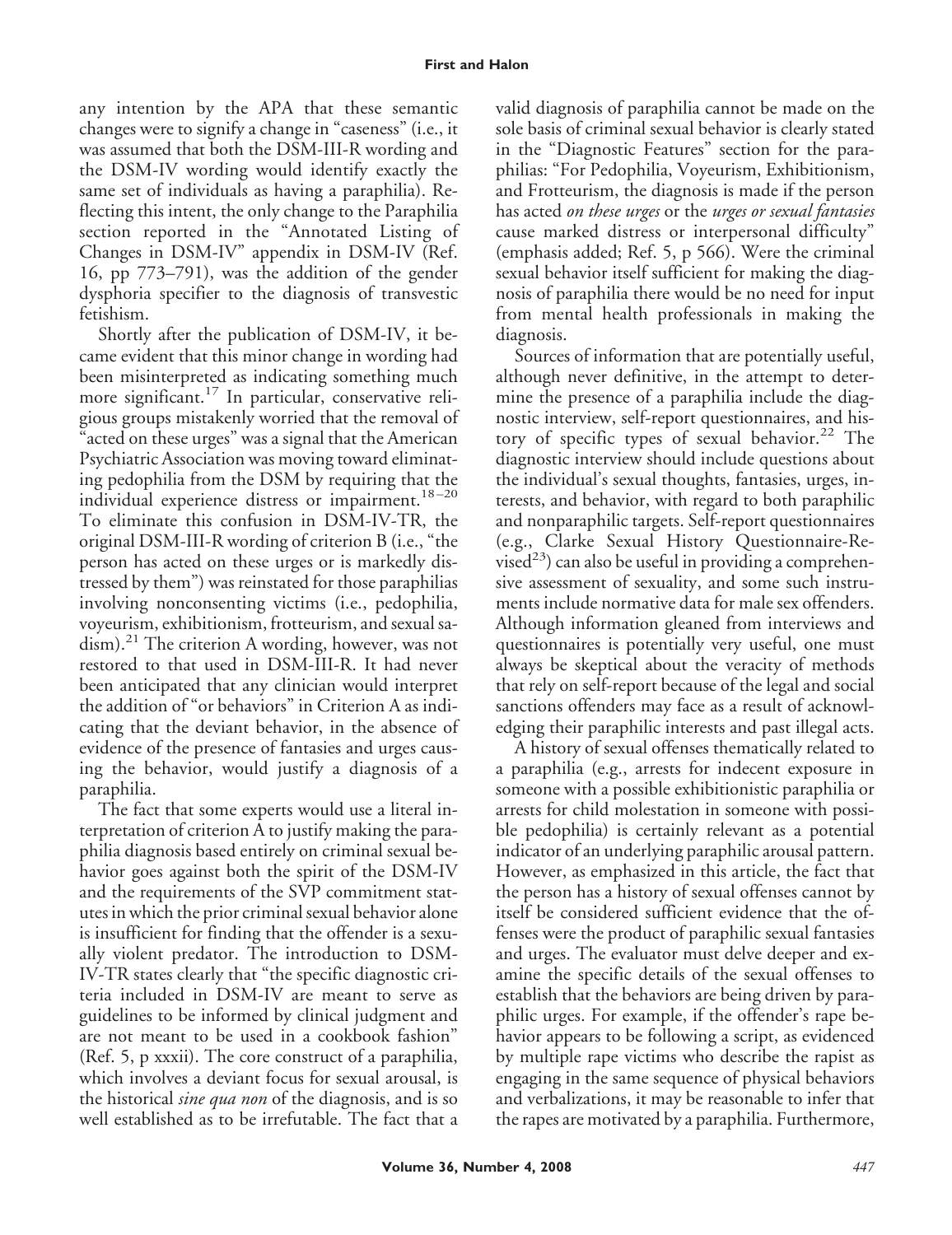since any behavior can have other possible causal explanations, alternative explanations for the criminal sexual behavior must also be considered (see Step 2, below).

Possession of paraphilic pornography may also be an indicator of an underlying paraphilia, given the face-valid link between use of a particular type of pornography for the purposes of sexual arousal and the person's underlying sexual preferences. For example, Seto et al.<sup>24</sup> found that possession of child pornography was positively related to self-reported sexual interest in children and to phallometrically measured sexual arousal in response to children and that possession of child pornography was a stronger indicator of the presence of a pedophilic arousal pattern than was having a history of sexual offenses against child victims. Of course, the fact that an individual is in possession of child pornography does not by itself indicate that the person is a pedophile; it must also be established that the images are being used by the person for the purposes of sexual arousal.

Physiological measures such as polygraphy, unobtrusively measured viewing time for sexual stimuli, and penile plethysmography (PPG) testing have been purported to provide useful information regarding which types of sexual stimuli an individual finds sexually arousing. While a discussion of the relative advantages and disadvantages of these methods is beyond the scope of this article, suffice it to say that none of these methods provides a fool-proof indicator of the presence of an underlying paraphilia due to the vulnerability of these measures to manipulation and because of questions about their predictive validity and reliability. Research suggests that combining data from all sources (self-report, offense history, physiological methods) may provide the most robust results. For example, Laws and colleagues<sup>25</sup> in a study in which offense history was considered a dependent variable, compared three assessment modalities (PPG using erotic slides, PPG using audio stimuli, and a self-report card-sort measure of sexual interest) on their ability to differentiate boy-object and girl-object child molesters. Combining all three modalities provided classification accuracy (91.7%) greater than any single measure.

#### **Step 2: Establishing Paraphilia as the Source of the Sexual Offenses**

Step 2 is intended to establish whether the offense occurred as a direct consequence of the paraphilia diagnosed in Step 1 and to rule out other possible nonparaphilic explanations for the sexual offenses.

This step entails establishing whether there is evidence that a causal connection exists between the paraphilia and the sexual offenses. One element of making such a connection is to establish that the sexual offenses are of a kind that is in harmony with the specific paraphilia that has been diagnosed—for example, child molestations by an individual diagnosed with pedophilia. Said another way, child molestation by a voyeur or exhibitionist who has not experienced fantasies or urges for sex with children does not establish that the voyeurism or exhibitionism was causal in the commission of the child molestation. When the pattern of repeated sex crimes is found to be in harmony with a validly diagnosed paraphilia, a reasonable argument can then be made that the sexual offenses are causally related to the diagnosed paraphilia.

A second element in establishing causality between the sexual offenses and a paraphilia is to rule out other possible explanations for the behavior. Not all sex offenders have a paraphilia. For example, the prevalence of pedophilic sexual interests among adult sex offenders with child victims appears to be approximately 40 to 50 percent.<sup>26-28</sup> Therefore, when confronted with the task of determining whether a sexual offense is a manifestation of an underlying paraphilia, the mental health expert must consider the full range of nondisorder conditions and mental disorders that might account for the behavior (i.e., determine its differential diagnosis).

Perhaps the most important disorder that should be considered in the differential diagnosis for a sexual offense is antisocial personality disorder, because this personality type is so often found in the profiles of sexual offenders. For example, 56 percent of the sample of 113 convicted sex offenders in Dunsieth *et al*. <sup>13</sup> and 40 percent of the sample in Becker *et al*. 29 had a diagnosis of antisocial personality disorder. DSM-IV-TR diagnostic criteria for antisocial personality disorder that are relevant to repeatedly committing sexual offenses include "failure to conform to social norms with respect to lawful behavior as indicated by repeatedly performing acts that are grounds for arrest," "impulsivity or failure to plan ahead," "irritability and aggressiveness," "reckless disregard for the safety of self or others" and "lack of remorse" (Ref. 5, p 706). However, the presence of any one or any combination of those signs is not evidence that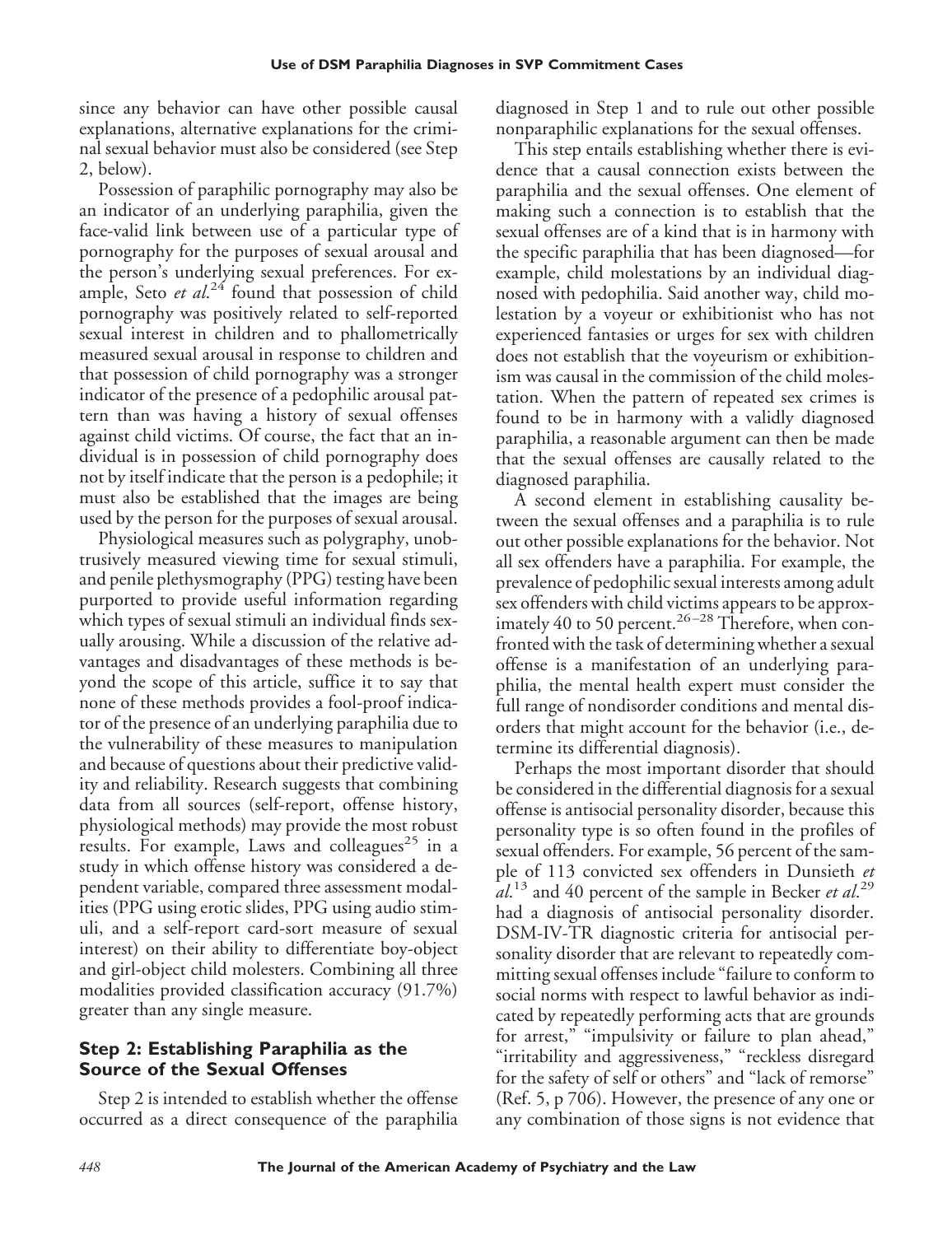the individual is predisposed to committing sexually violent predatory offenses or, even if he is, that he is also volitionally impaired in reference to actually committing the crimes.

It is therefore crucial to look not only for positive evidence of the existence in the offender of the requisite paraphilic fantasies and urges, but also for whether the sexual offenses may be better understood as a part of the "pervasive pattern of disregard for and violation of the rights of others" (Ref. 5, p 701) that is the core defining feature of antisocial personality disorder, rather than as indicative of a paraphilia. What differentiates paraphilic from antisocial motivation is that, for the sexual offenses to be considered part of a paraphilia, there must be evidence that the offenses are a behavioral expression of the underlying paraphilic urges and fantasies.

In an attempt to demonstrate that antisocial personality disorder contributes to the individual's dangerousness and hence qualifies the offender as having the statutorily defined mental abnormality, it is not uncommon for evaluators to diagnose both paraphilia and antisocial personality in sexual offenders. For example, in *Kansas v. Crane*, <sup>4</sup> Michael Crane, the defendant, was convicted of lewd and lascivious behavior and pleaded guilty to aggravated sexual battery for two incidents that involved exposing himself to two adults (a tanning salon attendant and a video store clerk). He received the dual diagnoses of exhibitionism and antisocial personality disorder. The experts in that case, however, opined that the exhibitionism by itself was not enough to qualify as a diagnosed mental abnormality for the purposes of SVP commitment, but that the combined diagnoses of exhibitionism and antisocial personality disorder would qualify.

The fact that some individuals with antisocial personality disorder commit sexual offenses as part of their pattern of violating the rights of others has been sometimes used to make a case for the idea that antisocial personality disorder in the absence of a comorbid paraphilia qualifies as the requisite statutorily defined mental abnormality or personality disorder in SVP commitment proceedings.<sup>30</sup> However, sex crimes committed by a person with antisocial personality disorder are often an expression of lack of concern for consequences for oneself and especially for others. Given that the original sexual psychopath laws were intended to provide treatment and offer a possible cure for the future sexual offender, those

with antisocial personality disorder who were thought not to be amenable to such treatment efforts were excluded from commitment. Since amenability to treatment is not a criterion for SVP commitment, Sreenivasan and colleagues $30$  argue that an antisocial person with poor prognosis may now qualify for civil commitment.

There are, however, valid reasons to question whether a diagnosis of antisocial personality, even at disordered levels, would pass constitutional muster as the sole basis for civil commitment.<sup>31</sup> In considering which mental disorders might qualify for the appropriate application of civil commitment statutes, the U.S. Supreme Court in *Kansas v. Crane* required that "the severity of the mental abnormality itself must be sufficient to distinguish the dangerous sexual offender whose serious mental illness, abnormality, or disorder subjects him to civil commitment from the dangerous but typical recidivist convicted in an ordinary criminal case" (Ref. 4, p 5). Given that evidence suggests that up to 80 percent of the adult male prison population may meet criteria for antisocial personality disorder, $32$  it is unclear whether an SVP commitment based solely on a diagnosis of antisocial personality disorder would be held constitutional by the U.S. Supreme Court, although it appears that such commitments have been upheld by some state courts (see Zander, Ref. 33, pp 52–62, for a discussion).

Other mental disorders that can be associated with sexual offenses and must therefore be ruled out as a cause, include substance abuse or dependence (e.g., sexual assault related to heightened sexual interest accompanied by disinhibition during intoxication), bipolar disorder (e.g., sexual assault during the manic phase, consistent with the criterion "excessive involvement in pleasurable activities that have a high potential for painful consequences"), a psychotic disorder (e.g., sexual assault that is the result of a delusion or command hallucination), or a cognitive disorder (e.g., a consequence of personality change due to a medical condition, disinhibited type). Given the high rates of Axis I disorders thought to exist among sex offenders, it is crucial to conduct a comprehensive diagnostic evaluation looking for the presence of comorbid disorders and, if a comorbid disorder is present, rule it out as a cause of the sexual offense (e.g., in the sample in Dunsieth *et al*.,<sup>13</sup> 85% had a substance use disorder and 35% had bipolar disorder).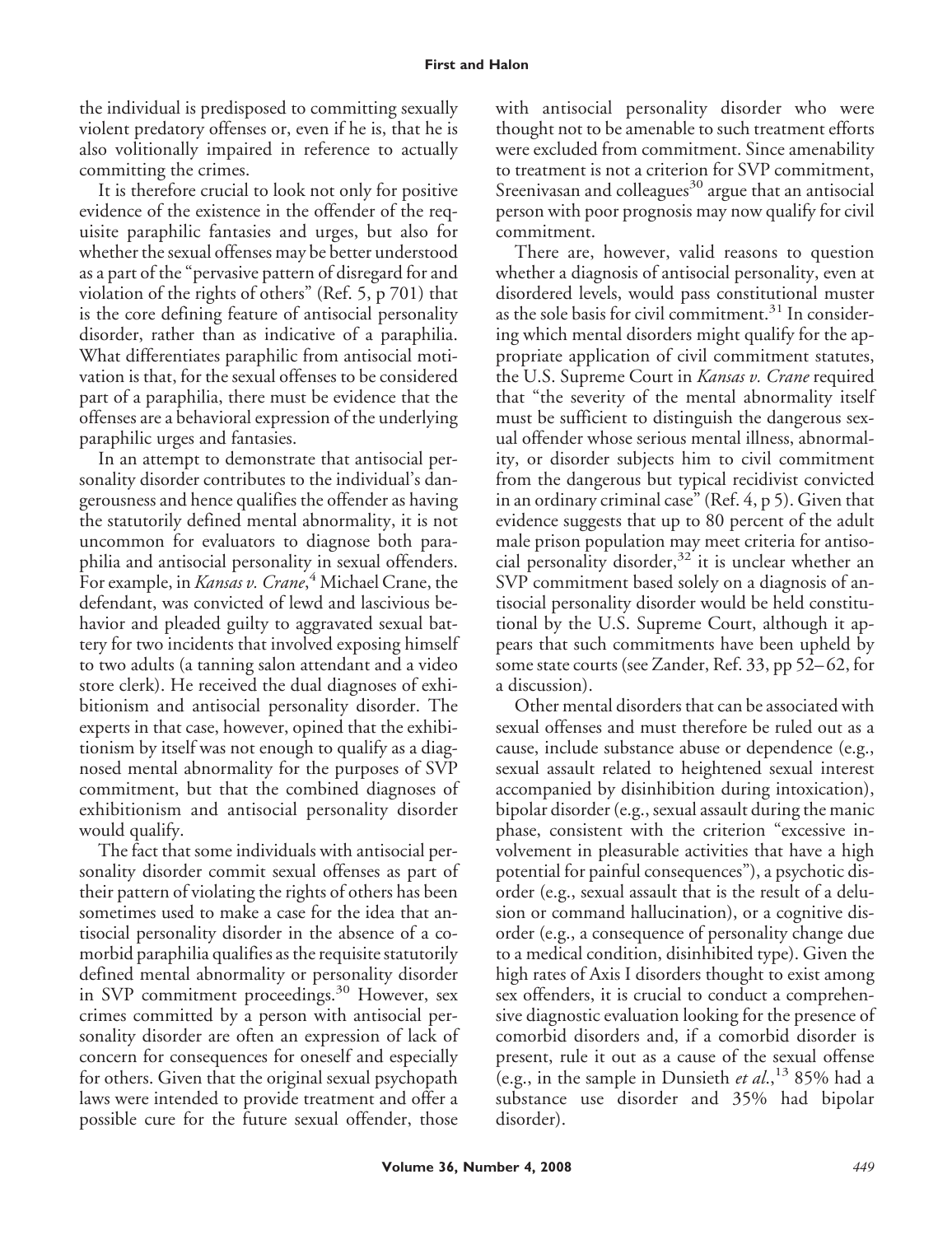# **Step 3: Providing Evidence of Volitional Impairment**

Do not assume that diagnosis of a paraphilia implies volitional impairment. One needs to provide positive evidence that the offender has difficulty controlling his sexually assaultive behavior as a result of the paraphilia or of a comorbid condition.

Once a diagnosis of paraphilia has been established (Step 1) and other explanations for the sexual offense have been considered and ruled out (Step 2), the next step is to determine whether, as a result of a mental disorder, the paraphilic offender has difficulty controlling his impulse to commit future sex offenses. It is important to understand that having a diagnosis of a paraphilia does not imply that the person also has difficulty controlling his behavior. Diagnostic heterogeneity is the rule with all psychiatric disorders:

It is precisely because impairments, abilities, and disabilities vary widely with each diagnostic category that assignment of a particular diagnosis does not imply a specific level of impairment or disability [Ref. 5, p xxxiii].

The diagnostic features that are characteristic of all individuals with a paraphilia are the presence of a deviant sexual arousal pattern (i.e., recurrent and intense sexually arousing fantasies and urges) and the fact that the person has either acted on the urges or else the urges or fantasies cause marked distress or interpersonal difficulty. While it is true that some individuals with a paraphilia have difficulty controlling behavior associated with it, many do not. Like most mental disorders, the severity of a paraphilia and its associated features can vary widely between individuals. For some, the paraphilic urges are ego dystonic and result in extreme shame and guilt when they arise during sexual fantasies. Others may collect pornographic material thematically related to their paraphilic urges, which they then use as sexual stimuli during masturbation. Still others may cross the line from fantasy to behavior, acting out their fantasies and urges with others, but only in situations in which they have easy access to potential victims (e.g*.,* a person whose molestation of children is confined to family members). On the most severe end would be an individual who has devoted his life to luring intended victims and makes no effort to control his behavior. All of these individuals would qualify for a DSM-IV diagnosis of paraphilia, but only a subset might be considered to have difficulty controlling their behavior due to the paraphilia.

Given this wide variability in the levels and types of behavioral control individuals with paraphilic urges are thought to experience, it is crucial in SVP commitment trials to present evidence to show whether the particular individual being evaluated has serious difficulty controlling his behavior and whether the difficulty arises from a mental disorder. However, there are no established, validated scientific methods for measuring impairment in an individual's ability to control his behavior.<sup>9</sup> Indeed, on this basis, the American Bar Association has argued successfully in some jurisdictions for the elimination of volitional impairment as a basis for the insanity defense.<sup>34</sup> Similarly, in expressing its concerns about the difficulties in operationalizing volition, the American Psychiatric Association, in its statement on the insanity defense, noted "the line between an irresistible impulse and an impulse not resisted is probably no sharper than that between twilight and dusk" (Ref. 35, p 685).

Case law provides some indications of what kinds of evidence might be relevant to an inability-tocontrol standard—for example, the offender verbally acknowledging that he cannot control his sexual desires when "stressed out" (in *Kansas v. Hendricks*<sup>3</sup>) and evidence of repeated sexual misconduct despite negative consequences such as rearrest.<sup>36</sup> However, there is no clear articulation even in these examples of what qualifies as inability to control. In lieu of a direct assessment of volitional capacity, many SVP evaluations have instead focused on the presence of risk factors that predict future sexual violence, on the assumption that those who are scored as being at high risk of sexually reoffending do so because of difficulty controlling their behavior. The validity of this approach has been justifiably criticized.<sup>8</sup> Generic risk assessment measures such as the Sexual Violence Risk  $(SVR)$ -20<sup>37</sup> and actuarial measures such as the Static-99<sup>38</sup> and the Rapid Risk Assessment of Sex Offense Recidivism<sup>39</sup> should therefore be used with caution in SVP evaluations. These generic measures were designed to predict general violence or nonspecific sexual violence rather than the types of predatory sexual violence that are the target of most SVP statutes, and the actuarial measures were and are designed for the purpose of supervising sex offenders in the community.<sup>8</sup> Furthermore, having a high risk of reoffending according to one of these instruments does not also imply that there is a mental abnormality causing this high risk or that, even if caused by a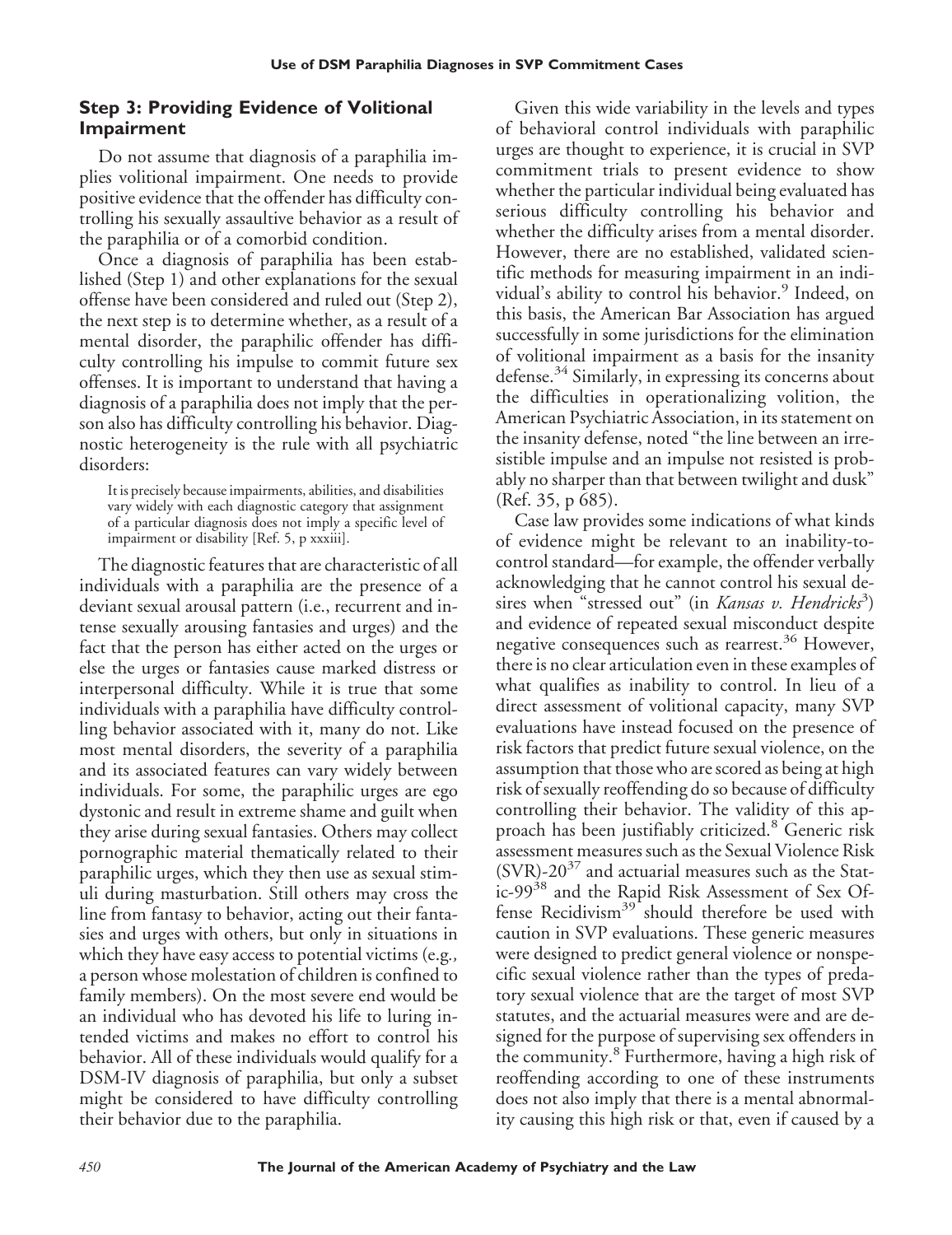mental abnormality, there also exists in the offender the requisite volitional impairment in reference to committing the offenses.

Ultimately, expert witnesses testifying in SVP commitment trials must clearly inform triers that there is no professional consensus in the field of mental health concerning what constitutes volitional impairment nor even what constitutes adequate psychiatric or psychological evidence of it. Therefore, mental health professionals testifying as "experts" in SVP commitment trials must caution triers of fact that although evidence they present might address the legal question of whether a respondent suffers such impairment, it cannot definitively do so. At the same time the expert should also inform triers that even information yielded by scientifically generated actuarial risk-assessment instruments cannot resolve the question of volitional impairment.

## **Use of Paraphilia NOS in SVP Commitment**

After pedophilia, the next most commonly diagnosed paraphilia in men convicted of sexual offenses is paraphilia NOS (e.g., 56% of the series in Becker *et al*. <sup>29</sup> and 44% in the sample in Dunsieth *et al*. 13). Furthermore, in a study of 450 sex offenders considered for civil commitment in Florida, a diagnosis of paraphilia NOS correlated more highly than any other psychiatric disorder with the recommendation by forensic evaluators to commit.<sup>40</sup>

In its description of paraphilia NOS, DSM-IV-TR notes:

This category is included for coding paraphilias that do not meet the criteria for any of the specific categories. Examples include, *but are not limited to*: telephone scatologia (obscene phone calls), necrophilia (corpses), partialism (exclusive focus on part of the body), zoophilia (animals), coprophilia (feces), klismaphilia (enemas), and urophilia (urine) [Ref. 5, p 576; emphasis added].

As noted in the DSM-IV-TR description, this list of paraphilias is not exhaustive. Any of Money's 100 plus sexual deviations<sup>11</sup> (with the exception of the 8 already included as specific categories in the DSM-IV-TR) could be diagnosed in the DSM-IV-TR as paraphilia NOS.

In SVP commitment cases, the version of paraphilia NOS that has been most widely applied to offenders who have been convicted of raping adults is often called paraphilia NOS nonconsent. Doren suggested that a diagnosis of paraphilia NOS nonconsent is appropriate if:

. . .the offender has repetitively and knowingly enacted sexual contact with nonconsenting persons over a period of at least 6 months (specifically for sexual arousal to the nonconsensual interaction) and the behavior has caused him significant impairment in social, occupational, or other areas of functioning [Ref. 41, p 67].

It should be noted, however, that Doren's formulation does not conform to the DSM-IV-TR diagnostic construct of a paraphilia, because it focuses on the offender's repetitively and knowingly enacting sexual contact with nonconsenting persons and only obliquely refers to the core paraphilic focus specifically for sexual arousal to nonconsenting interaction.

The idea that rape might be the focal point of a person's sexual urges and fantasies is not novel. In *Lovemaps*, John Money's 1986 book cataloguing various paraphilic foci, he defined bioastophilia (Greek) as a "syndrome in which the stark terror, screaming, yelling, and struggling" of the victim is integral to the offender's sexual arousal (Ref. 42, p 54). A similar diagnostic construct, paraphilic rapism (also known as "paraphilic coercive disorder") was considered by the DSM-III-R advisory committee for possible inclusion into DSM-III-R as a new type of paraphilia. According to the draft for DSM-III-R diagnostic criteria from October 5, 1985, paraphilic coercive disorder was described as being characterized by "a persistent association, lasting a total of at least six months, between intense sexual arousal or desire, and acts, fantasies, or other stimuli involving coercing or forcing a nonconsenting person to engage in oral, vaginal, or anal intercourse" (Ref. 43, p 110). It was considered by the advisory committee to be "relatively uncommon among men who commit rape" (Ref. 43, p 171), and it was to be distinguished from sexual sadism (which also may involve fantasies of rape) by virtue of the fact that in sexual sadism, the focus of sexual arousal is the humiliation and suffering of the victim. In paraphilic coercive disorder, in contrast to sexual sadism, it is specifically the coercive nature of the sex act that is the source of sexual arousal. (In the case of paraphilic coercive disorder included in the DSM-III-R Casebook,<sup>44</sup> the individual with the paraphilia fantasized about rape but was repulsed if he felt that the woman was in any way suffering.) The committee ultimately decided to recommend against including this diagnosis in DSM-III-R because of concerns raised that this category might be used by rapists in an attempt to reduce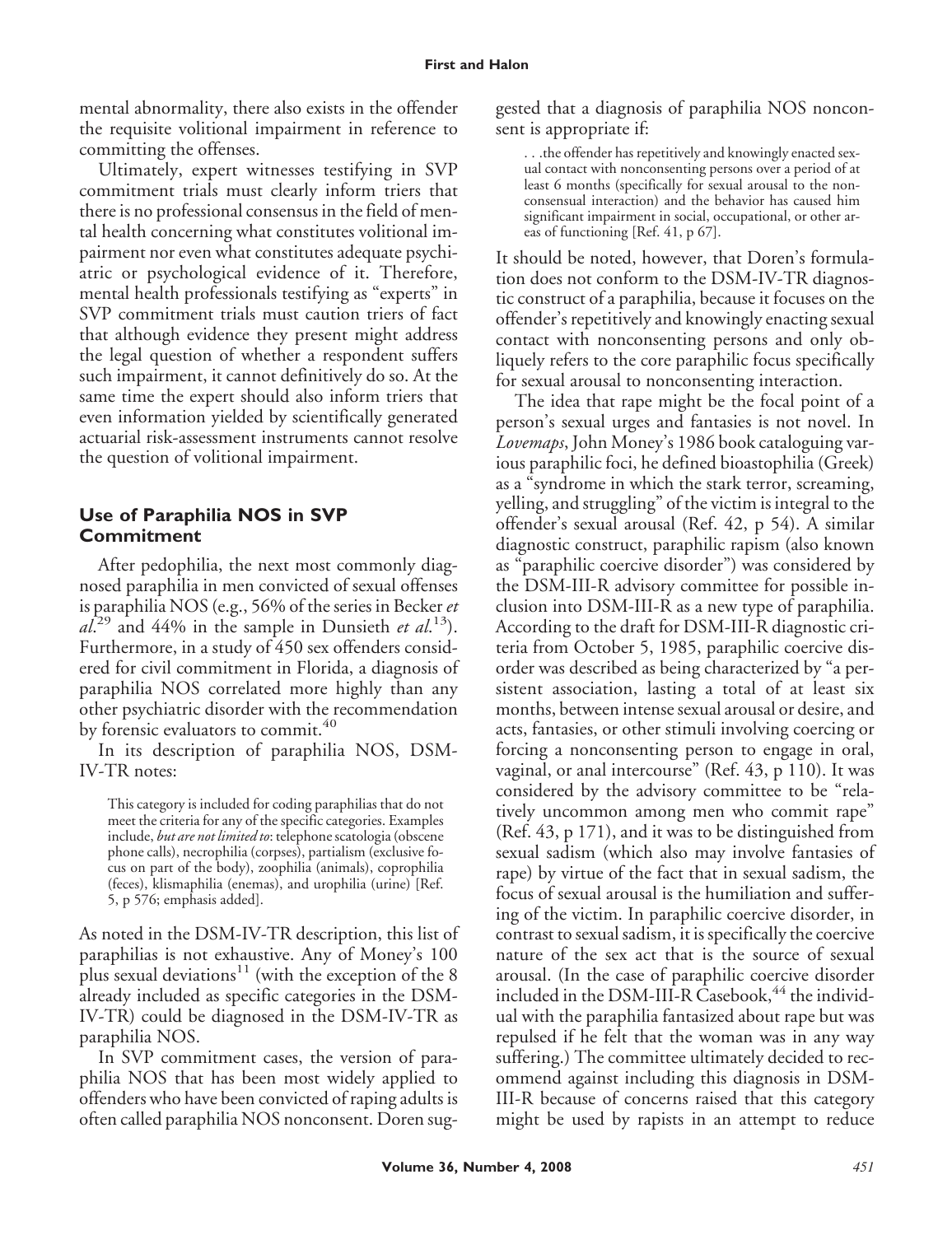criminal responsibility; hence, the proposed category did not even appear in the August 1, 1986, second draft of the DSM-III-R diagnostic criteria.

Conceptually, given the wide variety of stimuli known to be the focus of paraphilias, there is no reason to doubt the existence of a paraphilia in which the aberrant focus of sexual arousal is precisely the nonconsensual aspect of the interaction. The problem, of course, is that most rapists are not known to be driven by paraphilic fantasies or urges, and there are inherent difficulties in differentiating those rapists who are driven to rape by such a paraphilia from most of the rapists who commit rapes for other reasons. For example, the *Crime Classification Manual*, <sup>45</sup> developed by the FBI's National Center for the Analysis of Violent Crime, includes several classifications of rape. One classification, which is based on the interaction of sexual and aggressive motivations for the rape, includes four subcategories, only two of which are associated with sexual fantasies: the powerreassurance rapist for whom the assault is primarily an expression of his rape fantasies and the sadistic rapist, whose sexual behavior is an expression of sadistic fantasies. The other two categories, the exploitative rapist whose sexual behavior is expressed as an impulsive-predatory act and the anger rapist whose sexual behavior is an expression of anger and rage, are not associated with sexual fantasies and are thus clearly nonparaphilic.

Furthermore, the 1999 APA Task Force report on Dangerous Sexual Offenders cautions that:

Whether or not any rapist has a paraphilia represents a controversial topic in the research literature. DSM-IV has not classified paraphilic rapism as a mental disorder. Some researchers believe that a small group of rapists have diagnostic features similar to those with other paraphilias. The ability to make the diagnosis with a sufficient degree of validity and reliability remains problematic. In addition, other research has shown that many rapes are not the product of primary sexual interests but rather represent an exercise in power and control [Ref. 6, pp 169 –70].

The appropriateness of using the paraphilia NOS category as any basis for SVP commitment is hotly debated. Some have argued that it should be used rather liberally for any case in which an individual has repeatedly engaged in sexual behavior with nonconsenting persons, even in the absence of reliable data about a person's sexual fantasies and urges.  $^{46}$  On the opposite end are those who argue that there are no circumstances in which it would be appropriate to use this diagnosis because it is "contrary to the intent of the drafters of DSM. . .and the consensus of scholarly opinion regarding [its] appropriate use. . ." (Ref. 33, p 47).

Our inclination is to come down somewhere in the middle on the appropriateness of using the paraphilia NOS category as the basis for the claim that the individual's sexual offenses are driven by a mental disorder. There are certainly some dangerous sexual offenders in our society whose offenses are clearly driven by a paraphilic sexual arousal pattern involving fantasies and urges to commit rape, and it may be appropriate to apply a diagnosis of paraphilia NOS to such individuals. On the other hand, given the implications of a false-positive diagnosis (i.e., indefinite, potentially lifelong civil commitment) and given all of the complexities involved in determining whether rape is motivated by a paraphilia as opposed to other causes (as discussed herein), we recommend that a diagnosis of paraphilia NOS be used only with extreme caution for sexual offenders incarcerated for raping adults and that the diagnostician stringently follow the three steps that we have presented. In such cases it is especially important to go beyond the fact of the sexual offenses themselves before asserting the presence of a paraphilia.

Accordingly, evidence must be presented to establish the presence of a deviant sexual arousal pattern in which the offender is aroused specifically by the nonconsensual nature of the sexual act. Examples of such evidence include an admission by the offender that he has had fantasies and urges involving nonconsensual sex and that it was the nonconsenting aspect of the encounter that he found sexually gratifying; possession of a collection of pornography in which rape or other forms of coercion are the central sexually satisfying theme; evidence from consensual partners that the rapist repeatedly requested role-playing of rape scenarios with them; and a pattern of lack of sexual responsiveness to a consenting partner. Given that it is common for offenders not to be forthcoming with such information, a careful analysis of the pattern of rape behavior may also provide the basis for inferring the presence of a rape paraphilia. For example, a pattern of behavior in which the rapist makes repeated demands of his victims to act in an overtly submissive way suggests that the nonconsensual nature of the acts may be a primary stimulus for sexual arousal.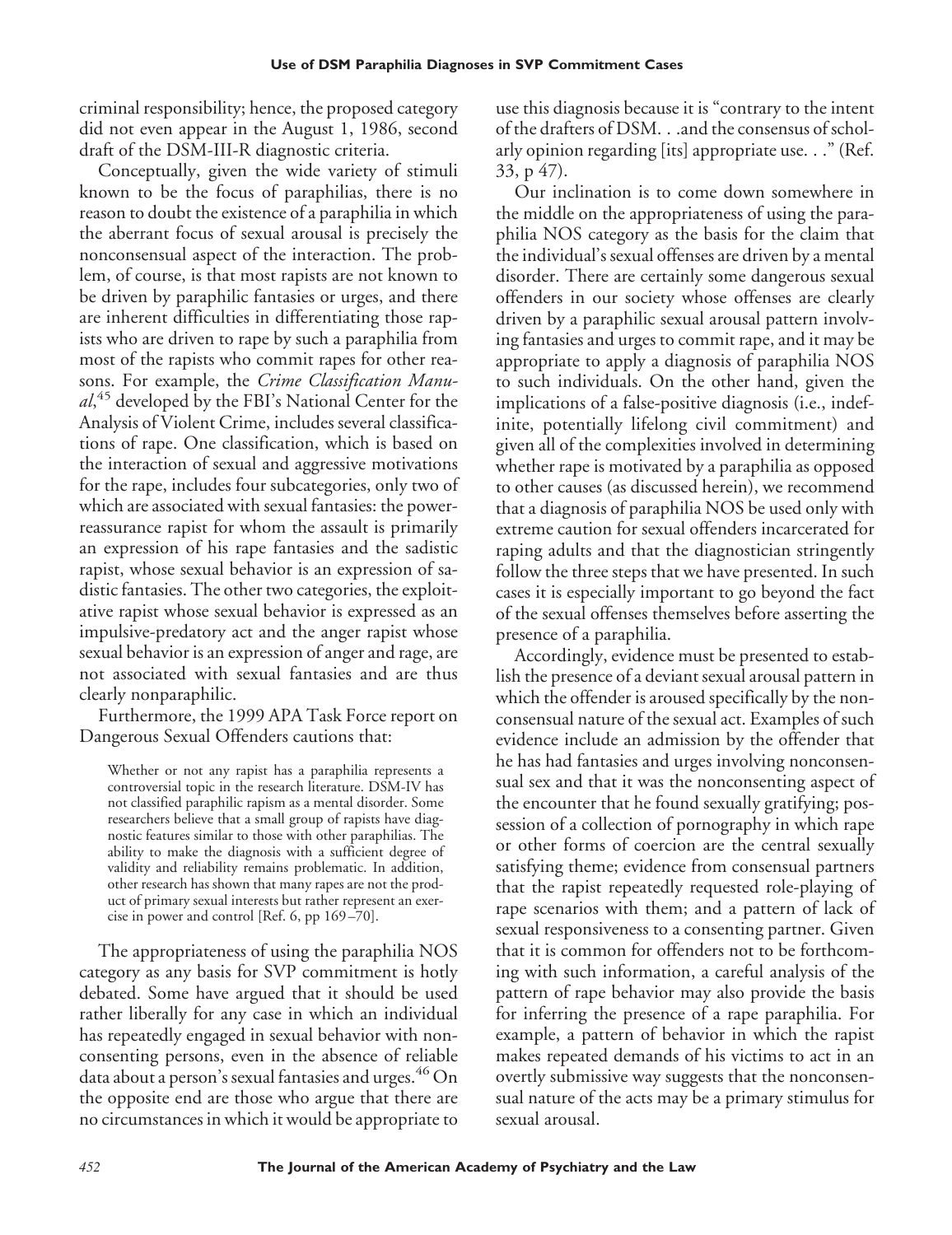

**Figure 1. Relationship among all sexual offenders (***light gray circle***), individuals with paraphilias (***dark gray circle***), and sex offenders with volitional impairment (***medium gray circle***); intersection of all three represents those most likely to be found to suffer from the mental abnormality defined in the SVP laws. Note that the relative sizes of the circles do not represent the actual proportions of sex offenders with paraphilias or volitional impairment.**

#### **Conclusion**

When attempting to establish the presence of the statutorily defined mental abnormality, a validly made DSM-IV-TR diagnosis of paraphilia can be very useful as long as one understands that DSM-IV-TR diagnoses can be only one element of the database. It is important to appreciate that only some individuals who have committed a sexual offense also have a paraphilia that is responsible for the sexual offense and that only a portion of that subset have difficulty controlling their dangerous behavior as a consequence of having the paraphilia (Fig. 1). The task of the mental health expert is to assist triers to identify that inner subset of individuals, as it is those who could more reasonably be found to meet the criteria for mental abnormality defined in SVP commitment statutes.

#### **References**

- 1. Wash Rev Code Ann § 71.09.030 (1991)
- 2. Davey M, Goodnough A: Doubts rise as states hold sex offenders after prison. New York Times. March 4, 2007, Section 1
- 3. Kansas vs. Hendricks, 521 U.S. 346 (1997)
- 4. Kansas vs. Crane, 534 U.S. 407 (2002)
- 5. American Psychiatric Association: Diagnostic and Statistical Manual of Mental Disorders, Fourth Edition, Text Revision. Washington, DC: American Psychiatric Association, 2000
- 6. American Psychiatric Association: Dangerous Sex Offenders: A Task Force Report of the American Psychiatric Association. Washington, DC: American Psychiatric Association, 1999
- 7. In Re: State of Washington v. W. Davenport, Case No. 96-2- 01119-0 (County of Franklin). Report of J. R. Wheeler, Ph.D., dated 2/10/96
- 8. Rogers R, Jackson R: Sexually violent predators: the risky enterprise of risk assessment. J Am Acad Psychiatry Law 33:523– 8, 2005
- 9. Mercado CG, Bornstein BH, Schopp RF: Decision-making about volitional impairment in sexually violent predators. Law Hum Behav 30:587– 602, 2006
- 10. Grinage BD: Volitional impairment and the sexually violent predator. J Forensic Sci 48:861– 8, 2003
- 11. Money J: The Lovemap Guidebook: A Definitive Statement. New York: Continuum, 1999
- 12. Prentky R, Janus E, Barbaree H,*et al*: Sexually violent predators in the courtroom: science on trial. Psychol Publ Policy Law 12:357– 93, 2006
- 13. Dunsieth N, Nelson E, Brusman-Lovins LA, *et al*: Psychiatric and legal features of 113 men convicted of sexual offenses. J Clin Psychiatry 65:293–300, 2004
- 14. In re: Peo V. G. Thomas, Case No. 12607C (San Joaquin County, Cal. 1997). SVP Evaluation report of G. Zinik, Ph.D., dated 11/24/1997, admitted as Exhibit A at SVP commitment trial
- 15. Task Force on DSM-IV: DSM-IV Draft Criteria, March 1, 1993. Washington, DC: American Psychiatric Association, 1993
- 16. American Psychiatric Association: Diagnostic and Statistical Manual of Mental Disorders, Fourth Edition. Washington, DC: American Psychiatric Association, 1994
- 17. First M, Frances A: Issues for DSM-V: unintended consequences of small changes—the case of paraphilias. Am J Psychiatry 165: 1240 –1, 2008
- 18. Medinger A: American Psychiatric Association decides pedophilia is no longer a disorder. Exodus Global Alliance. Available at http://exodus.to/content/view/181/56. Accessed June 19, 2007
- 19. Medinger A: DSM-IV and Pedophilia: What did the APA do? Exodus International. Available at http://exodus.to/content/ view/182/56. Accessed June 19, 2007
- 20. Bowles L: Pedophilia: good news, bad news. WorldNetDaily. Available at http://worldnetdaily.com/news/article.asp?ARTICLE\_ ID=12961. Accessed June 19, 2007
- 21. First M, Pincus H: The DSM-IV Text Revision: rationale and potential impact on clinical practice. Psychiatr Serv 53:288 –92, 2002
- 22. Seto M: Pedophilia and sexual offenses against children. Annu Rev Sex Res 15:321-61, 2004
- 23. Langevin R, Paitich D: Clarke Sex History Questionnaire for Males-Revised (SHQ-R). Toronto: Multi-Health Systems, 2001
- 24. Seto M, Cantor J, Blanchard R: Child pornography offenses are a valid diagnostic indicator of pedophilia. J Abnorm Psychol 115: 610 –15, 2006
- 25. Laws D, Hansen R, Osborn C, *et al*: Classification of child molesters by plethysmographic assessment of sexual arousal and a self-report. J Interpers Violence 15:1297–312, 2000
- 26. Blanchard R, Klassen P, Dickey R, *et al*: Sensitivity and specificity of the phallometric test for pedophilia in nonadmitting sex offenders. Psychol Assess 13:118 –26, 2001
- 27. Malesky B, Steinhauser C: 25-year followup of cognitive/behavioral therapy with 7,275 sexual offenders. Behav Mod 26:123-47, 2002
- 28. Seto M, Lalumiere M: A brief screening scale to identify pedophilic interests among child molesters. Sex Abuse 13:15–25, 2001
- 29. Becker J, Stinsin J, Tromp S, *et al*: Characteristics of individuals petitioned for civil commitment. Int J Offend Ther Comp Criminol 47:185–95, 2003
- 30. Sreenivasan S, Weinberger L, Garrick T: Expert testimony in sexually violent predator commitments: conceptualizing legal